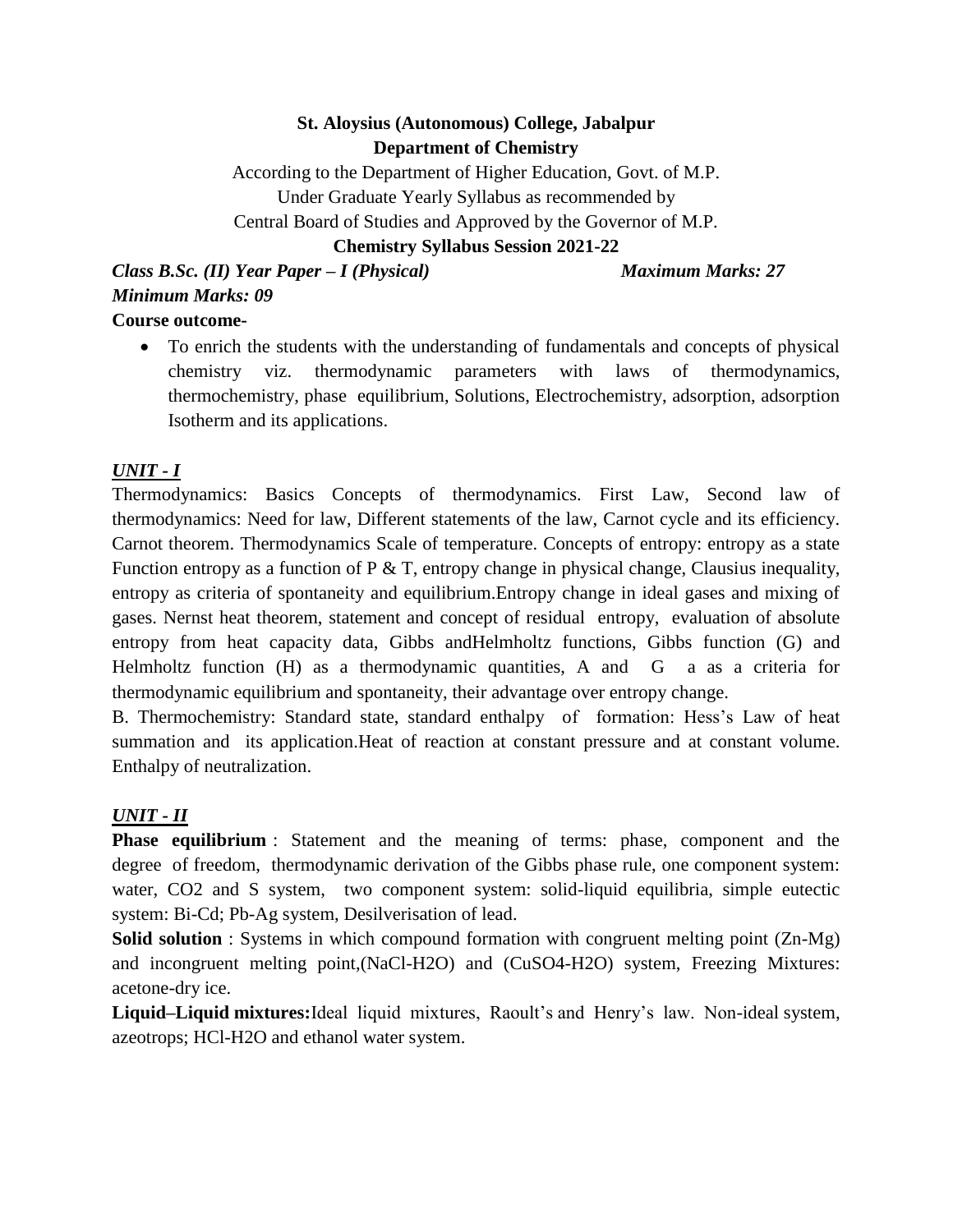**Partial miscible liquids:** Phenol-water, trimethylamine – water and nicotine-water system.Lower and upper consolutetemperature. Immiscible Liquids, steam distillation, Nernst distribution law: thermodynamic derivation, applications.

## *UNIT - III*

#### Electrochemistry

A. Electrical transport, conduction in metals and in electrolyte solutions, specific and equivalent conductance, Measurement of equivalent conductance effect of dilution on conductivity Migration of ions and Kohlrausch-law, Arrhenius theory of electrolyte dissociation and its limitations, weak and strong electrolytes, Ostwald's dilution law, its uses and limitations. Debye-Huckel Onsager's equation for strong electrolytes (elementary treatment only). Transport number: Definition and determination by Hittorf method and moving boundary method.Electrode reactions, Nernst equation, derivation of cell EMF and single electrode potential, standard hydrogen electrode- reference electrodes-standard electrode, standard electrode potential, Electrochemical Series and its significance.

## *UNIT - IV*

#### Electrochemistry

Types of reversible electrodes Gas Metal ions, metal-meal ion, metal-insoluble salt anion and redox electrodes.Electrolyteand galvanic cells, reversible and irreversible cell conventional representation of electrochemical cell.Concentration cell with and without transport, liquid junction potential application of concentration cell valancy of ions, solubility product and activity coefficient. Potentiometric titration.Definition of pH and pK, determination of pH using hydrogen, quinhydrone and glass electrodes by potentiometric methods.

Buffers: Mechanism of buffer action, Henderson-Hazel equation, Hydrolysis of salts,

Process of electrode, rate of charge transfer , current density, Polarography, Amperometry, Ion selective electrodes and their uses

# *UNIT - V*

Surface Chemistry : Adsorption, adsorption and absorption, types of adsorbtion adsorption of gases and liquids on solid adsorbent, Freundlich and Langmuir adsorption isotherms, Surface area and determination of surface area,

A. Catalysis characteristics of catalyzed reaction, Classification of catalysis application of catalysts, miscellaneous examples.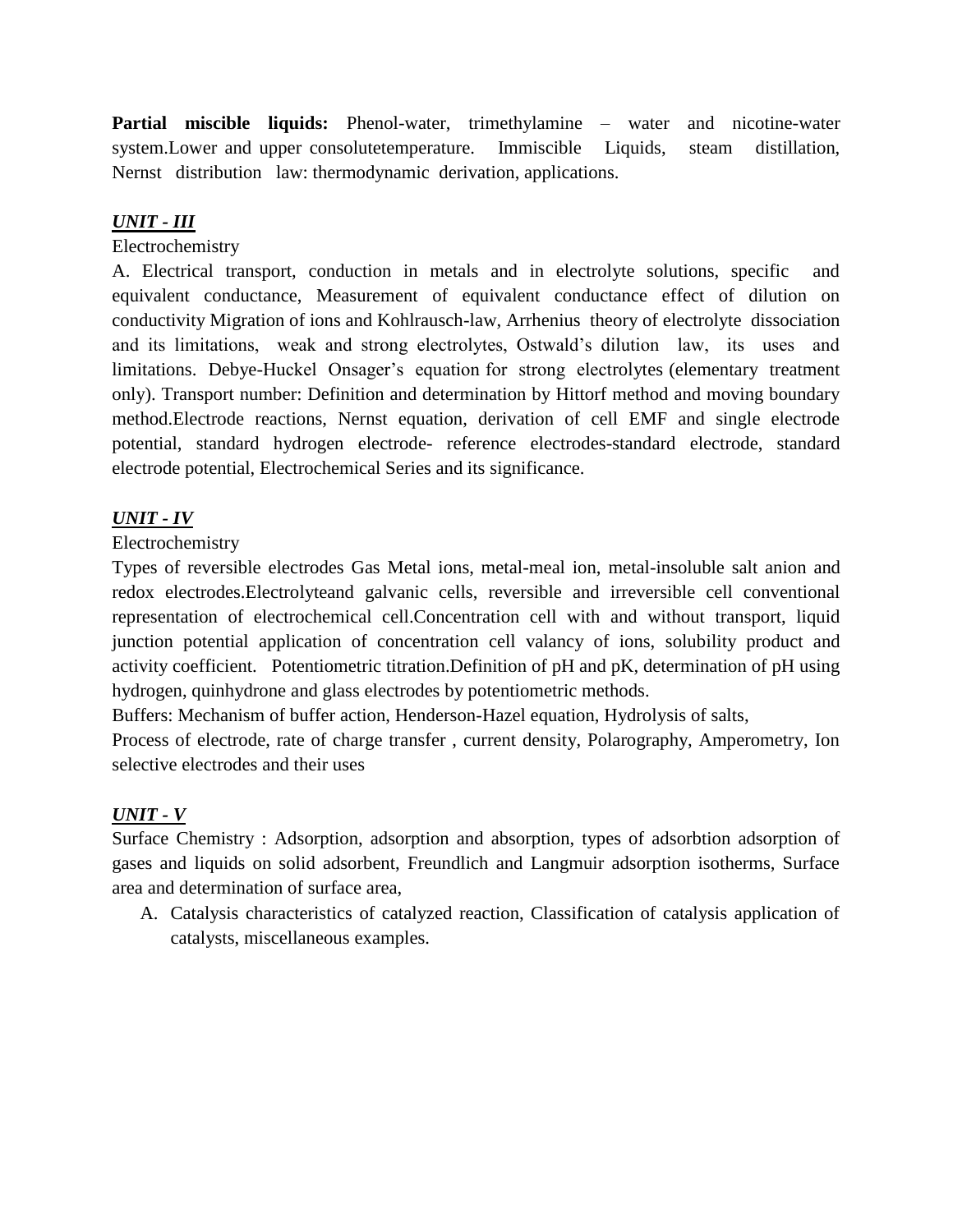## **St. Aloysius (Autonomous) College, Jabalpur Department of Chemistry**

According to the Department of Higher Education, Govt. of M.P. Under Graduate Yearly Syllabus as recommended by Central Board of Studies and Approved by the Governor of M.P. **Chemistry Syllabus Session 2021-22**

# *Class B.Sc. (II) Year Paper – II (Inorganic Chemistry) Maximum Marks: 27 Minimum Marks: 09*

#### **Course outcome-**

- To develop fundamentals of the inorganic chemistry through schematic study of transition, inner transition elements, coordination compounds and its preparation, properties and applications.
- To develop an understanding of the concept of acids and bases and their applications.

## *UNIT - I*

Chemistry of Element of First Transition Series:

A. Chemistry of elements of I transition series : Characteristics properties of d-block elements. Properties of the elements of the first transition series, their binary compounds such as carbides, oxides and sulphides.Complexes illustrating relative stability of their oxidation states, coordination number and geometry.

#### *UNIT - II*

Chemistry of elements of II and III transition series:

General characteristics comparative treatment with 3d-analogues respect to ionic radii, oxidation states, magnetic behaviour, spectral properties and stereochemistry.

#### *UNIT - III*

#### A. Coordination Compounds

Werner's coordination theory and its experimental verification, effective atomic number concept, chelates, nomenclature, of effective atomic number concept, Chelates, nomenclature of coordination compounds, Isomerism in coordination compounds, Valance Bond Theory of transition metal complexes.

#### Oxidation and Reduction

Use of redox patented data analysis of redox cycle, redox stability in water: Frost, Latimer and Pourbaux diagrams. Principle involved in the extraction of elements.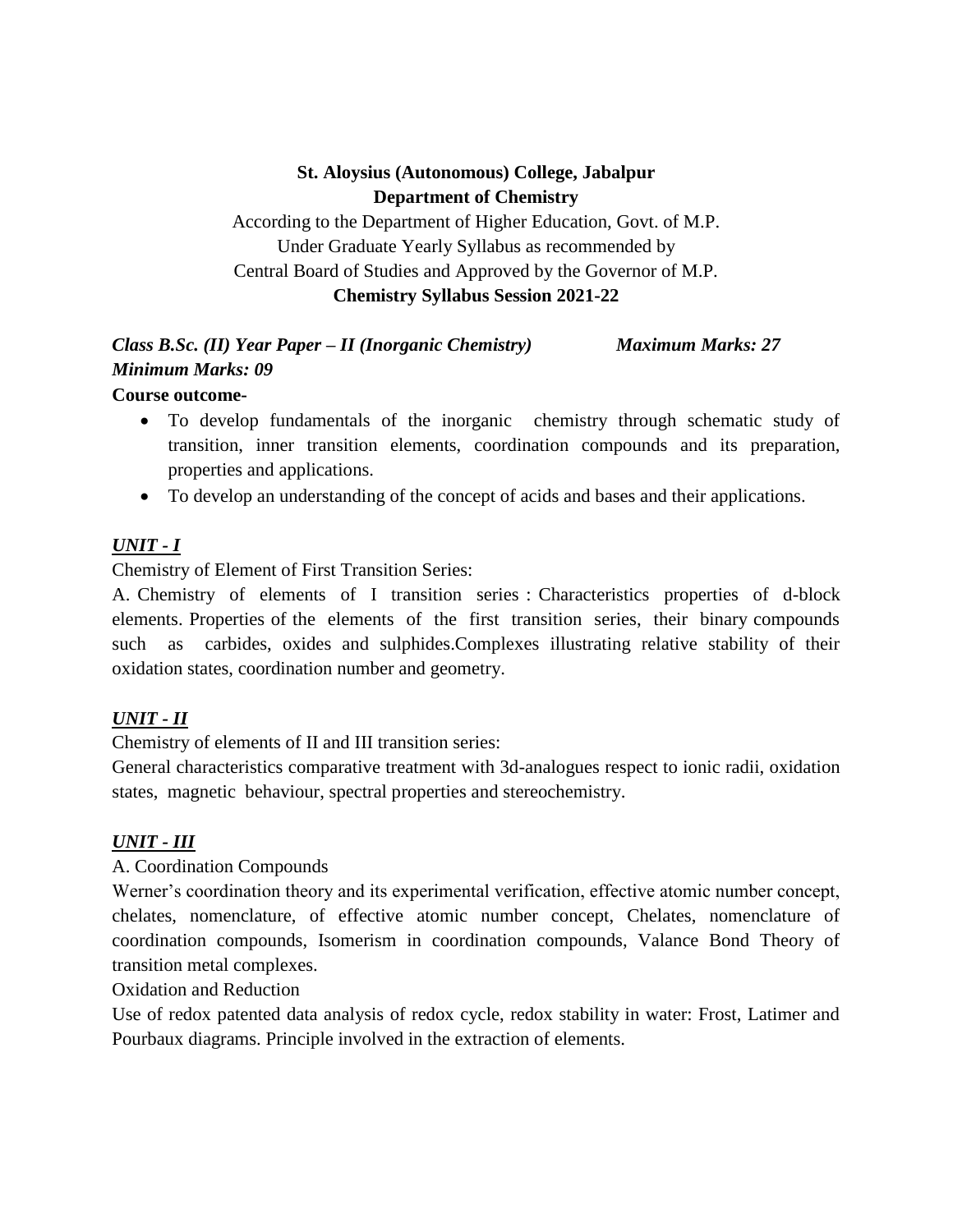## *UNIT – IV*

General chemistry of f-block elements:

Chemistry of Lanthanides: Electronic structure, oxidation states, ionic radii and lanthanide contraction, complex formation, occurrence and isolation of lanthanide compounds.

Chemistry of Actinides: General features and chemistry of actinides, chemistry of separation of Np, Puand Am from U, Similarities between the later actinides and later lanthanides.

## *UNIT - V*

Acids and Bases:

Arrhenius, Bronsted Lowry, Lux-Flood,Solvent System, and Lewis concept of acid and bases. Non Aqueous Solvents:Physical property of solvent, types of solvent and their general characteristics, reaction in non-aqueous solvents with reference to liquid  $NH_3$  and liquid  $SO_2$ .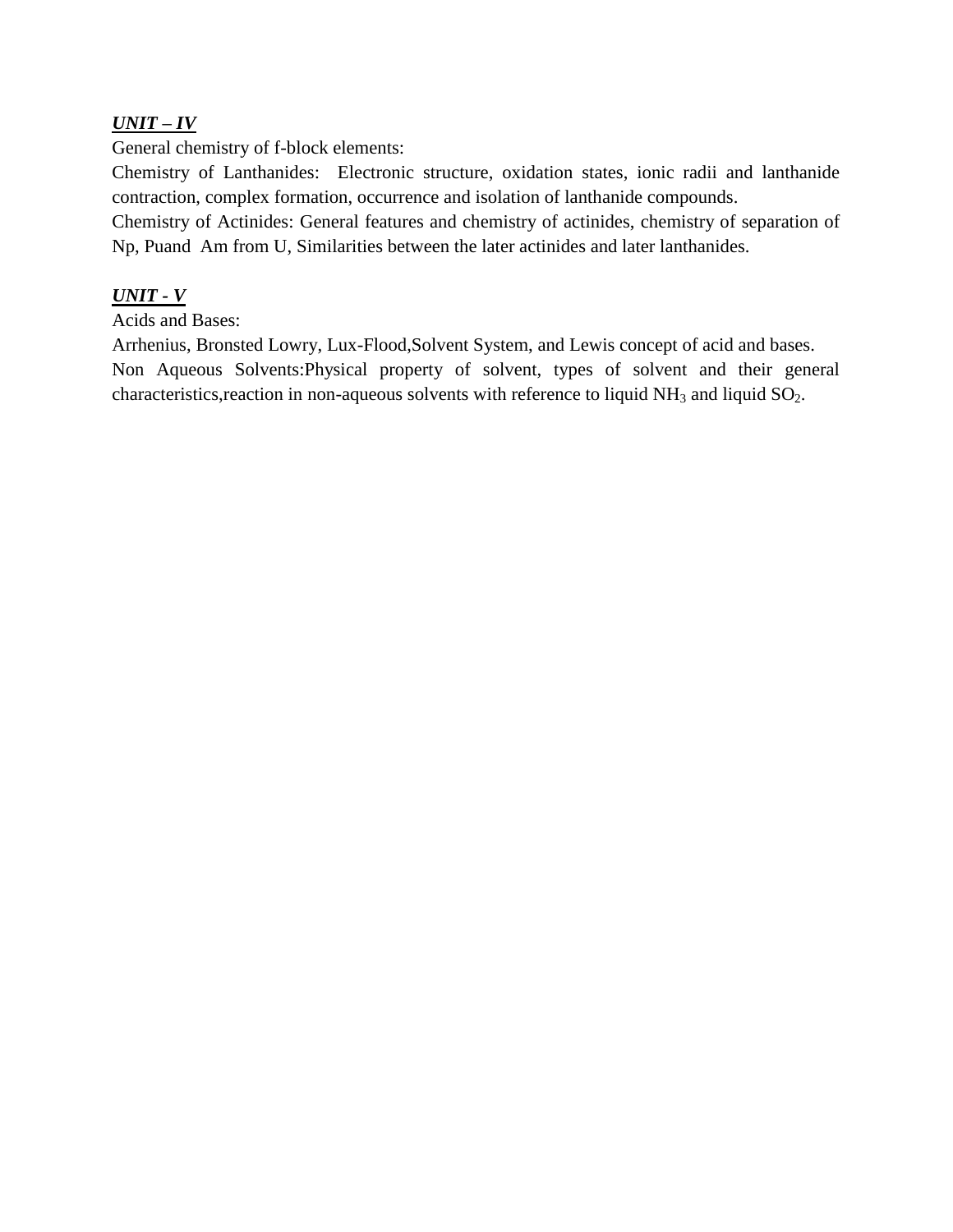## **St. Aloysius (Autonomous) College, Jabalpur Department of Chemistry**

According to the Department of Higher Education, Govt. of M.P. Under Graduate Yearly Syllabus as recommended by Central Board of Studies and Approved by the Governor of M.P.

#### **Chemistry Syllabus Session 2021-22**

*Class B.Sc. (II) Year Paper – III (Organic Chemistry) Maximum Marks: 26 Minimum Marks: 08*

#### **Course outcome-**

- To develop an understanding of interaction of EMR with matter, its spectroscopic principles and applications.
- To understand the classification, nomenclature, methods of preparation, characteristic properties and applications of alcohols, phenols, aldehydes and ketones, Carboxylic acids, ethers and organic compounds of Nitrogen.

## *UNIT - I*

Electro Magnetic Spectrum: Absorption Spectra, ultraviolet (UV) absorption spectroscopy, absorption laws (Beer-Lambert's law). Molar absorptivity, Presentation and analysis of UV spectra, types of Electronic transition, Effect of conjugation. Concept of Chromophore and auxochrome, bathochromic, Hypsochromic, Hyperchromic and Hypochromic shifts, UV spectra of conjugated enes and enones. Infrared (IR) absorption spectroscopy- Molecular Vibrations, Hook's law, Selection rules, Intensity and position of IR bands, Measurements of IR spectra, Fingerprint region, characteristics of absorption of various functional group and interpretation of IR spectra of sample organic compound.

## *UNIT - II*

A. Alcohols : Classification and nomenclature.Monohydric alcohols- nomenclature, methods of formation by reduction of aldehydes, ketones, carboxylic acid, and esters, Hydrogen bonding, nature and reactions of alcohols.

Dihydric Alcohols: Nomenclature, methods of formation, chemical reactions of vicinal glycols, oxidative cleavage  $[Pb(OAc)<sub>4</sub>, and HIO<sub>4</sub>]$  and pinacol-pinacolonerearrangement. Trihydric alcohols - nomenclature and methods of formation, chemical reaction of glycerol.

B. Phenols: Nomenclature, structure and bonding.Preparation of phenols, physical property and acidic character.Comparative acidic strength of alcohols and phenols, stabilization of phenoxide ion. Reaction of Phenols-Electrophilic aromatic Substitution, acylation and carboxylation Mechanisms of Fries rearrangements, Claisen rearrangement Gatterman synthesis, Hauben-Hoesch reaction, Lederer-Manasse reaction and Riemer- Tiemann reaction.